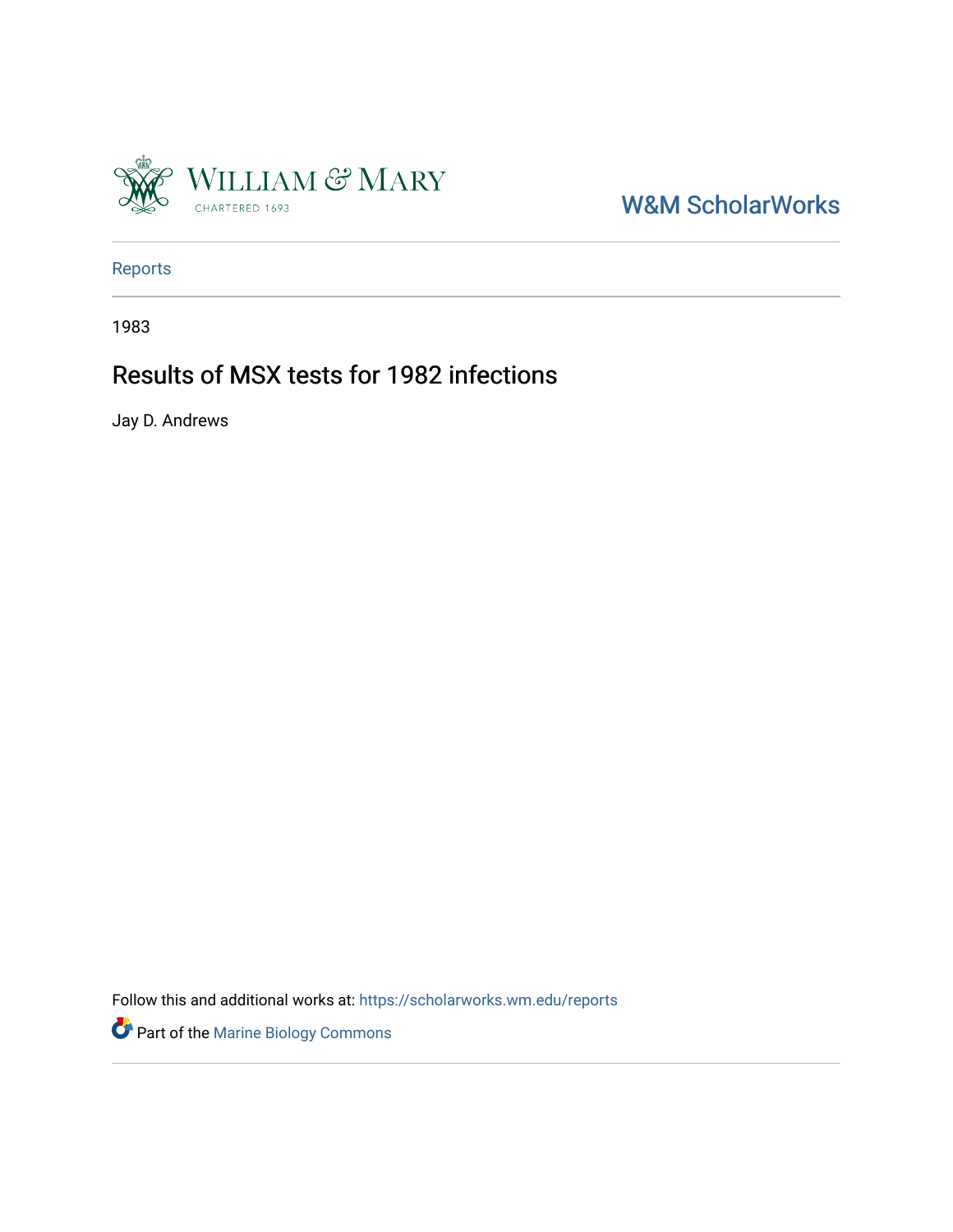## **VIMS ARCHIVES**

Results of MSX Tests for 1982

J. D. Andrews

27 May 1983

 $S_H$ /?-q  $O94$ 15368  $1983$ 



 $\sim$   $^{-1}$ 

## RAPPAHANNOCK RIVER (Mostly natives)

 $\ddot{\phantom{a}}$ 

| Date of<br>Sampling | Location of<br>Oyster Beds               | No.<br>Oysters | No.          | MSX Infections<br>Intensity | Dermo         |
|---------------------|------------------------------------------|----------------|--------------|-----------------------------|---------------|
| 16 Nov 82           | Hoghouse Bar                             | 25             | 0            |                             | $5(0-2-3-0)$  |
| 10 Dec 82           | <b>Broad Creek</b>                       | 25             | 0            |                             | $2(0-0-1-1)$  |
|                     | Parrotts Rock                            | 25             | 1            | $0 - 0 - 1 - 0$             | $4(0-1-3-0)$  |
|                     | Rogues Hole                              | 25             | 0            |                             | $4(0-1-2-1)$  |
|                     | Smoky Point                              | 24             | $\mathbf{1}$ | $0 - 0 - 1 - 0$             | $1(0-0-1-0)$  |
| 21 Jan 83           | <b>Balls Point</b><br>(off Robinson Cr.) | 25             | 0            |                             |               |
| 10 Mar 83           | Parrotts Rock                            | 25             | $\mathbf 1$  | $0 - 0 - 1 - 0$             |               |
| 3 May 83            | <b>Balls Point</b><br>(J. R. seed)       | 25             | 4            | $0 - 0 - 2 - 2$             |               |
|                     | <b>Balls Point</b><br>(Piankatank seed)  | 25             | 1            | $0 - 0 - 0 - 1$             |               |
|                     | GREAT WICOMICO RIVER (All natives)       |                |              |                             |               |
| 17 Jun 82           | Cranes Creek                             | 25             | 9            | $1 - 2 - 2 - 4$             | 1R            |
| 3 Sept 82           | Ħ<br>$\pmb{\mathsf{H}}$                  | 25             | 5.           | $0 - 2 - 3 - 0$             | $12(1-2-9-0)$ |
| 8 Nov 82            | Whaleys Flats                            | 25             | 4            | $2 - 0 - 2 - 0$             | $3(1-1-1-0)$  |
| 9 Feb 83            | Lower River                              | 25             | 6            | $1 - 0 - 5 - 0$             |               |
|                     | Lower River                              | 20             | 8            | $0 - 0 - 6 - 2$             |               |
|                     | (spat & yearlings)<br>gapers             | 4              | 3            | $1 - 1 - 0 - 1$             |               |
| 15 Apr 83           | Haynie Pt.<br>(1981 Yearclass)           | 25             | 17           | $1 - 1 - 9 - 6$             |               |
|                     | (1982 Yearclass)                         | 25             | 20           | $1 - 2 - 16 - 1$            |               |